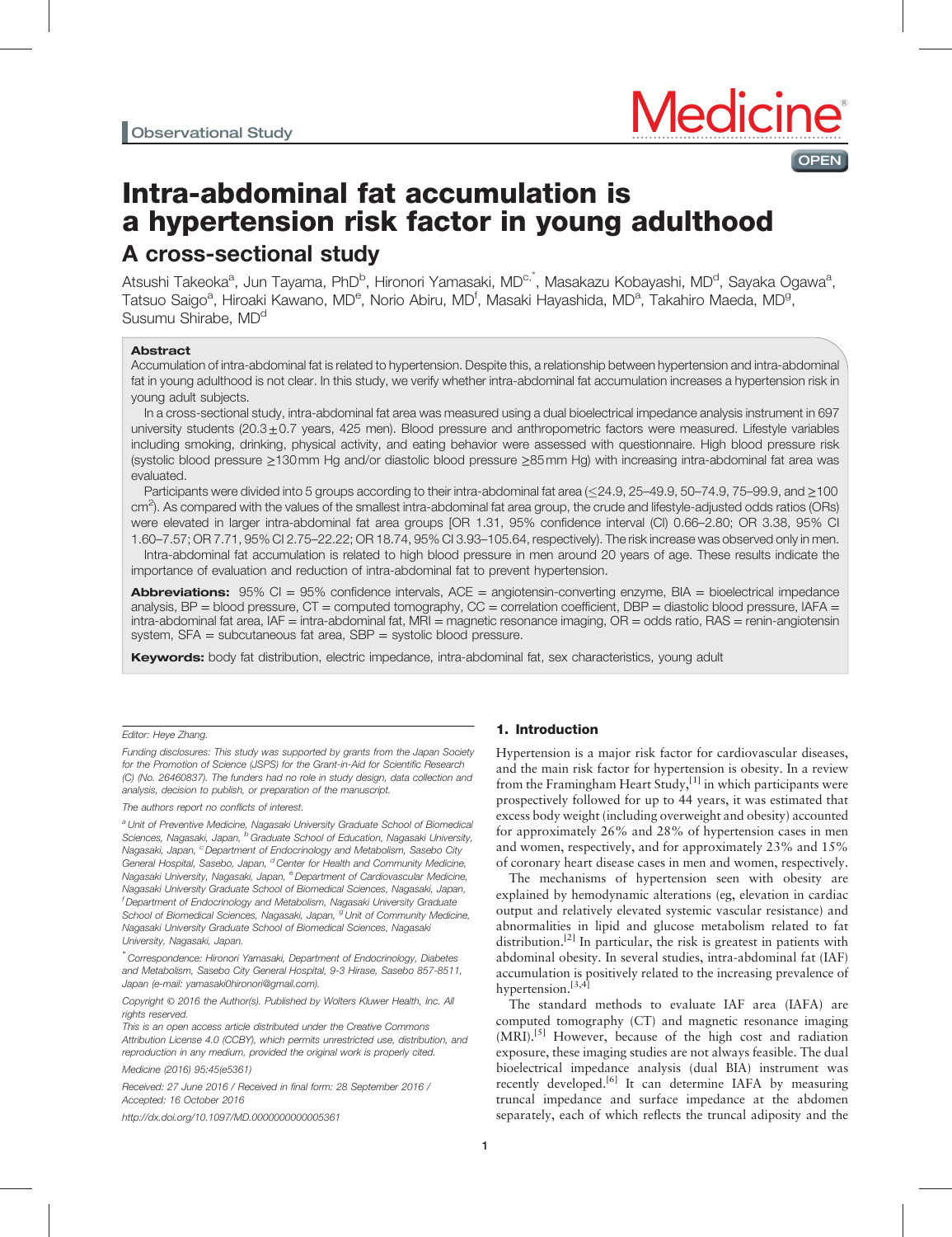subcutaneous adiposity, respectively. The dual BIA instrument is optimized for use in a wide range of human variation by analyzing the size of the effect that each parameter such as age and sex can have on the calculation outcomes utilizing information technology. The IAFA measured with the dual BIA instrument has good correlation with CT-measured IAFA.[7–9]

The prevalence of obesity increases mostly in young adulthood around 20 years of age.<sup>[\[10\]](#page-5-0)</sup> Once a person becomes obese, it is difficult to reduce and maintain the body weight.<sup>[\[11\]](#page-5-0)</sup> Therefore, this time period is important for intervention.<sup>[\[12\]](#page-5-0)</sup> The reduction of IAF is thought to be beneficial for preventing hypertension, but the relationship between high blood pressure (BP) and IAFA in young adulthood is not clear. In this study, we verify whether IAF accumulation increases the risk of high BP in young adult Japanese subjects.

# 2. Methods

# 2.1. Study design and participants

This cross-sectional study included 1573 young adults (907 men and 666 women). All the participants were third-grade students of Nagasaki University. They underwent annual health checkups, including anthropometric measurements, a self-reporting lifestyle questionnaire, and BP measurement from April to June 2013. None of them took antihypertensive medication. Informed consent was obtained for undergoing IAFA measurement with the dual BIA instrument (Omron Dual scan HDS-2000; Omron, Kyoto, Japan). Then, 697 (425 men and 272 women) agreed to undergo abdominal fat composition measurement and the data were used for analysis (Fig. 1). Comparing 876 subjects who did not provide consent for participation, 697 participants were heavier and had higher body mass index (BMI) and waist circumference (WC) (body weight  $56.8 \pm 8.2$  vs  $60.0 \pm 11.7$  kg;  $P < 0.0001$ ; BMI 20.6  $\pm$  1.9 vs 21.6  $\pm$  3.3 kg/m<sup>2</sup>;  $P < 0.0001$ ; WC 73.2  $\pm$  5.4 vs 76.2  $\pm$  9.2 cm; P < 0.0001).

#### 2.2. Anthropometric measurements

Anthropometric measurements including height, body weight, and WCs were assessed. Each participant was asked to wear light clothing and no shoes during the measurements. Height and body weight were measured to the nearest 0.1 cm and 0.1 kg, respectively, using an electronic scale with attached stadiometer (TANITA DC-250; Tanita Inc., Tokyo, Japan). WC was measured at the midpoint between the lower costal margin



Figure 1. Study flow chart. Of 1573 subjects, 876 did not provide consent for participation. We analyzed the data of the remaining 697 participants who underwent dual bioelectrical impedance analysis (BIA) measurement.

and the level of the anterior superior iliac crest using a nonelastic tape.

#### 2.3. Blood pressure measurement

Blood pressure was measured serially with an electrical sphygmomanometer (DM-3000; Japan Precision Instruments Inc., Gunma, Japan). Participants were asked to rest quietly for over 5minutes before BP measurement. The representative values were calculated as follows. BP measurements were performed twice with the participant in the sitting position. The measurement with lower systolic BP (SBP) was chosen as the representative value. In this study, "high BP" was defined as SBP ≥130mm Hg and/or diastolic BP (DBP) ≥85mm Hg.

## 2.4. Dual BIA method and instrumentation

The dual BIA instrument calculates the cross-sectional area of IAF at the level of the umbilicus based on the measurement of electrical potentials resulting from the application of small electrical currents in the 2 different body compartments. The principles of IAFA determination by the dual BIA instrument were described previously.<sup>[13,14]</sup> Briefly, the dual BIA instrument consists of a bioelectric impedance component that measures truncal and surface impedance of the body, and a device that measures the physical size of the abdomen. The 2 sets of electrodes are for limb and truncal placement. The limb electrodes consist of 4 clip-on electrodes placed on the wrists and ankles. The truncal electrodes are 8 pairs of electrodes 6 cm apart longitudinally that are fixed to a belt in pairs, 1 each for front and back, and positioned at an equal distance. The belt is adjustable, allowing the electrodes to be centered on the midsagittal line at the level of the umbilicus in the supine position. The truncal impedance is measured by applying electrical currents between the upper and lower limb leads and reading the voltage from the electrodes around the abdominal circumference. The surface impedance is measured by applying and measuring the voltage from the abdominal circumference electrodes. Other details of the study method were described previously.[6,7,13,14] Measurements were performed at the end of expiration phase in normal breathing because measurement is affected by breathing phase. To avoid the interference of hydration status on results, measurements were done at the fasting morning with minimum of drink.

# 2.5. Lifestyle assessment

We assessed participants' smoking status, drinking status, physical activity, and eating behavior with a self-reporting questionnaire. Current smoker was defined as smoking more than 1 cigarette per day habitually. Current drinker was defined as drinking more than 1 alcohol drink per week habitually. Physical activity was determined by asking participants whether they belong to sports clubs and/or if they walk more than 30 minutes per day. Eating behaviors were assessed using the 30 questions of the 50 items on the Sakata Eating Behavior Questionnaire,<sup>[15,16]</sup> which have been shown to reliably discriminate between obesity patients and healthy people. The 30 questions were classified into 7 categories: cognition of constitution (3 items), motivation for eating (3 items), substitute eating and drinking (6 items), feeling of satiety (5 items), eating style (3 items), meal contents (5 items), and eating rhythm abnormalities (5 items). The questionnaire was complet-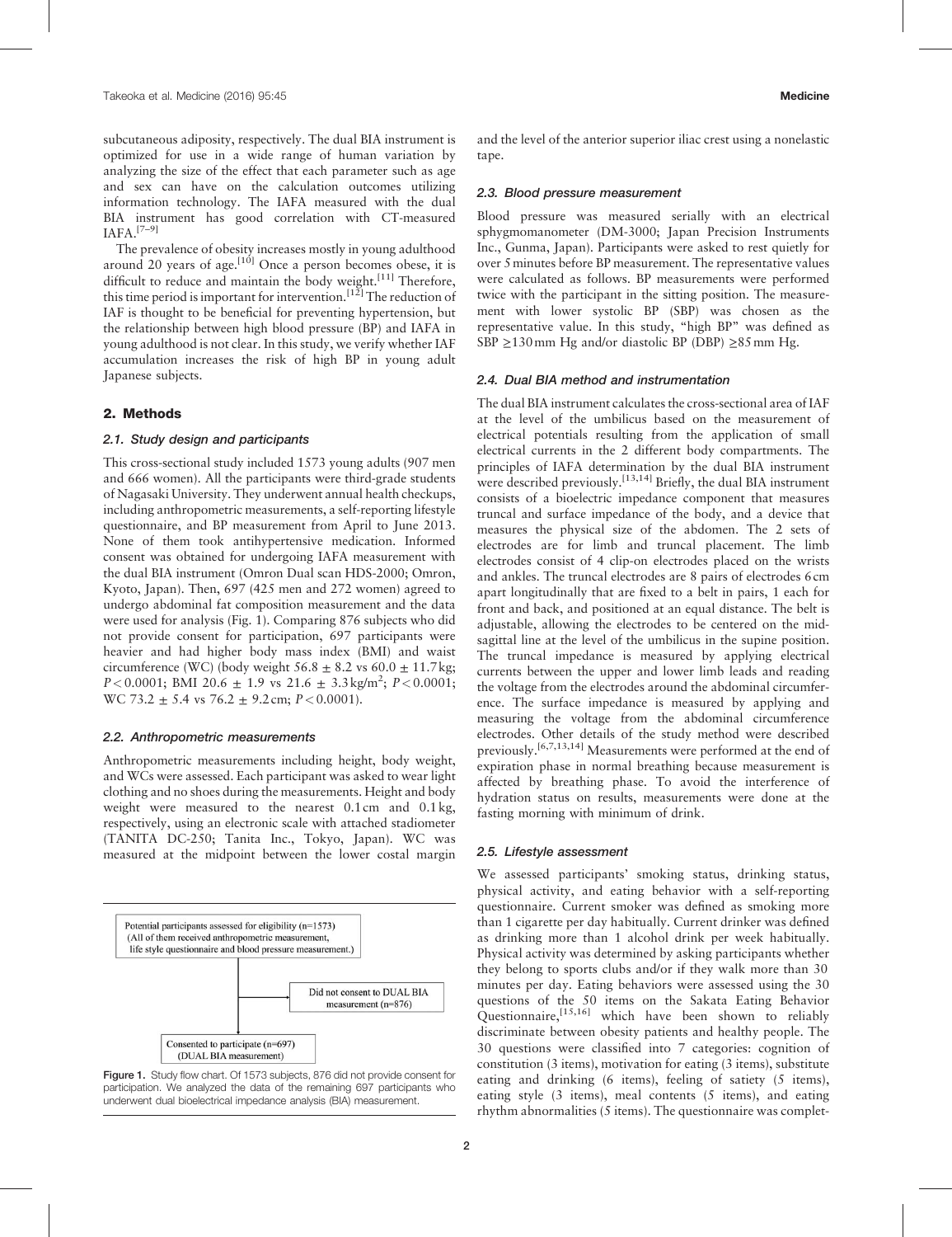# <span id="page-2-0"></span>Table 1

#### Demographic data of high blood pressure and normotension groups.

|                                                 | All participants ( $N = 697$ ) |             |                                | High blood pressure $(n=88)$ |                                | Normotension ( $n = 609$ ) |          |
|-------------------------------------------------|--------------------------------|-------------|--------------------------------|------------------------------|--------------------------------|----------------------------|----------|
| <b>Variables</b>                                | Mean $\pm$ SD (95% CI)         | n (%)       | Mean $\pm$ SD (95% CI)         | n(%)                         | Mean $\pm$ SD (95% CI)         | n (%)                      | P        |
| Sex                                             |                                |             |                                |                              |                                |                            |          |
| Men                                             |                                | 425 (60.98) |                                | 74 (84.09)                   |                                | 351 (57.64)                | < 0.0001 |
| Women                                           |                                | 272 (39.02) |                                | 14 (15.91)                   |                                | 258 (42.36)                |          |
| Age, y                                          | $20.3 \pm 0.7$ (20.2-20.3)     |             | $20.5 \pm 0.91$ (20.3-20.7)    |                              | $20.3 \pm 0.6$ (20.2-20.3)     |                            | 0.003    |
| Height, cm                                      | $166.3 \pm 8.6$ (165.7-167.0)  |             | $170.9 \pm 7.7$ (169.2-172.5)  |                              | $165.7 \pm 8.6$ (165-166.4)    |                            | < 0.0001 |
| Weight, kg                                      | $60.0 \pm 11.7$ (59.2-60.9)    |             | $72.1 \pm 14.2$ (69.1-75.1)    |                              | $58.3 \pm 10.2$ (57.5-59.1)    |                            | < 0.0001 |
| Body mass index, kg/m <sup>2</sup>              | $21.6 \pm 3.34$ (21.4-21.9)    |             | $24.6 \pm 4.3$ (23.7-25.5)     |                              | $21.2 \pm 2.9$ (20.9-21.4)     |                            | < 0.0001 |
| Waist circumference, cm                         | $76.2 \pm 9.2$ (75.6-76.9)     |             | $84.1 \pm 12.0$ (81.5-86.6)    |                              | $75.1 \pm 8.1$ (74.5-75.8)     |                            | < 0.0001 |
| Current smoker, %                               |                                | 44 (6.31)   |                                | 8(9.09)                      |                                | 36 (5.91)                  | 0.2433   |
| Current drinker, %                              |                                | 491 (70.44) |                                | 58 (65.91)                   |                                | 433 (71.1)                 | 0.3197   |
| No exercise habit, %                            |                                | 174 (24.96) |                                | 17 (19.32)                   |                                | 157 (25.78)                | 0.2354   |
| Eating behavior (4-point<br>Likert scale score) | $66.7 \pm 11.2$ (65.9-67.6)    |             | $65.8 \pm 11.8$ (63.3-68.2)    |                              | $66.9 \pm 11.2$ (66.0-67.8)    |                            | 0.39     |
| Systolic blood pressure,<br>mm Hq               | $118.7 \pm 11.3$ (117.9-119.5) |             | $137.3 \pm 8.3$ (135.5-139.1)  |                              | $116.0 \pm 8.9$ (115.3-116.7)  |                            | < 0.0001 |
| Diastolic blood pressure,<br>mm Hq              | $68.0 \pm 8.5$ (68.6-67.3)     |             | $76.9 \pm 9.8$ (74.8-79.0)     |                              | $66.7 \pm 7.4$ (66.1-67.3)     |                            | < 0.0001 |
| IAFA, cm <sup>2</sup>                           | $38.5 \pm 20.0$ (37.0-40.0)    |             | $53.9 \pm 28.8$ (47.8-60.0)    |                              | $36.3 \pm 17.4$ (34.9-37.7)    |                            | < 0.0001 |
| SFA, cm <sup>2</sup>                            | $123.8 \pm 71.2$ (118.5-129.1) |             | $176.2 \pm 92.8$ (156.5-195.8) |                              | $116.2 \pm 64.2$ (111.1-121.4) |                            | < 0.0001 |
| I/S ratio                                       | $0.35 \pm 0.16$ (0.34-0.36)    |             | $0.38 \pm 0.13$ (0.35-0.41)    |                              | $0.35 \pm 0.16$ (0.34-0.36)    |                            | 0.1018   |

"Current smoker" is defined as participants who smoke more than one cigarette per day habitually.

"Current drinker" is defined as participants who drink more than one alcohol drink per week habitually.

"Eating behavior" was assessed using the 30 questions of the 50 items on the Sakata Eating Behavior Questionnaire.

 $P$  values were calculated by the unpaired  $t$  test.

CI=confidence interval, IAFA=intra-abdominal fat area, SFA=subcutaneous fat area.

ed on a 4-point Likert scale ranging from "strongly disagree," "somewhat disagree," and "somewhat agree," to "strongly agree," with higher scores indicating eating behaviors that lead to obesity.

# 2.7. Ethical issues

The investigational protocol was approved by the research ethics committee of Nagasaki University, and informed consent was obtained from all the participants.

# 2.6. Statistical analysis

All clinical data were summarized as means and SDs. An unpaired  $t$  test or chi-square test was used to compare groups. To evaluate the relationship between IAFA and high BP, the participants were divided into 5 groups according to their IAFA  $( \leq 24.9, 25-49.9, 50-74.9, 75-99.9, and \geq 100 \text{ cm}^2).$  Then, crude odds ratios (ORs) of high BP and 95% confidence intervals (95% CIs) compared with the smallest IAFA group  $(\leq 24.9 \text{ cm}^2)$  as reference were calculated. Multivariate logistic regression was then conducted by using smoking status, drinking status, physical activity, and eating behavior with the scores of the self-reporting questionnaire as the variables. Sex difference was also evaluated. The significance threshold was set at  $P < 0.05$ . JMP ver. 10.0 software (SAS Institute, Cary, NC) was used for all statistical analyses.

# 3. Results

Table 1 shows the clinical characteristics of the participants in the present study. High BP was found in 88 of 697 participants, most of whom were men (74/88, 84.1%). The prevalence of high BP in men was higher than that in women (74/425, 17.4% vs 14/272, 5.1%;  $P < 0.0001$ ). As compared with the normotensive group, significant increases in height, weight, BMI, and WC were seen in the high BP group  $(165.7 \pm 8.6 \text{ vs } 170.9 \pm 7.7 \text{ cm}; P < 0.0001;$ 58.3 $\pm$ 10.2 vs 72.1 $\pm$ 14.2 kg; P < 0.0001; 21.2 $\pm$ 2.9 vs 24.6 $\pm$ 4.3 kg/m<sup>2</sup>;  $P < 0.0001$ ; and  $75.1 \pm 8.1$  vs  $84.1 \pm 12.0$  cm;  $P <$ 0.0001, respectively). The prevalence of current smokers and current drinkers were not significantly different between both groups ( $P=0.24$  and  $P=0.32$  respectively). Physical activity and the scores of eating-behavior questionnaire were not significantly different between both groups ( $P=0.24$  and  $P=0.39$  respective-

Table 2

|  |  |  |  | Relationship between IAFA and risk of high blood pressure in all participants. |
|--|--|--|--|--------------------------------------------------------------------------------|
|  |  |  |  |                                                                                |

| noiduonoinp bothoon iru A and noit or mgn biood proboaro in air participanto. |                                               |                                                                                     |  |  |  |
|-------------------------------------------------------------------------------|-----------------------------------------------|-------------------------------------------------------------------------------------|--|--|--|
| No. of persons with high blood<br>pressure/no. of participants                | <b>Crude odds</b><br>ratio $(95% \text{ Cl})$ | Adjusted for age, sex, smoking, drinking,<br>exercise, and eating behavior (95% CI) |  |  |  |
|                                                                               |                                               |                                                                                     |  |  |  |
| 11/164                                                                        | 1.00 (reference value)                        | 1.00 (reference value)                                                              |  |  |  |
| 34/384                                                                        | $1.35(0.69 - 2.86)$                           | $1.31(0.66 - 2.80)$                                                                 |  |  |  |
| 27/117                                                                        | 4.17 (2.02-9.15)                              | $3.38(1.60 - 7.57)$                                                                 |  |  |  |
| 11/24                                                                         | 11.77 (4.31-33.03)                            | 7.71 (2.75-22.22)                                                                   |  |  |  |
| 5/8                                                                           | 23.18 (5.06-125.86)                           | 18.74 (3.93-105.64)                                                                 |  |  |  |
|                                                                               |                                               |                                                                                     |  |  |  |

CI=confidence interval, I1-5=participants were divided into 5 groups according to their IAFA range, IAFA=intra-abdominal fat area.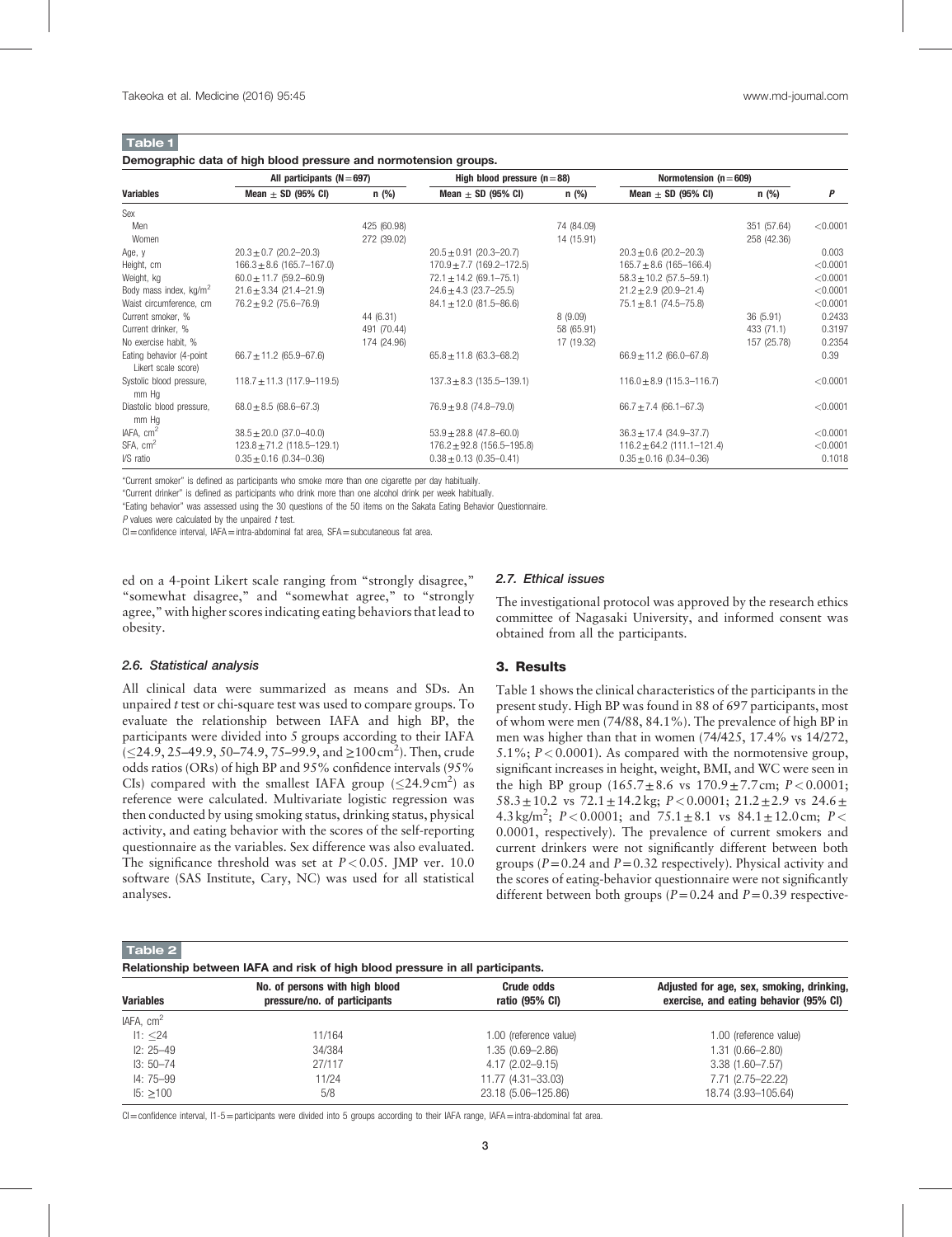<span id="page-3-0"></span>Table 3

Relationship between IAFA and risk of high blood pressure in men and women.

| <b>Variables</b>      | No. of persons with high blood<br>pressure/no. of participants | <b>Crude odds</b><br>ratio (95% CI) | Adjusted for age, smoking, drinking,<br>exercise, and eating behavior (95% CI) |
|-----------------------|----------------------------------------------------------------|-------------------------------------|--------------------------------------------------------------------------------|
| Men                   |                                                                |                                     |                                                                                |
| IAFA. cm <sup>2</sup> |                                                                |                                     |                                                                                |
| 11: < 24              | 8/88                                                           | 1.00 (reference value)              | 1.00 (reference value)                                                         |
| $12: 25 - 49$         | 27/219                                                         | $1.41(0.64 - 3.43)$                 | $1.39(0.63 - 3.41)$                                                            |
| $13:50 - 74$          | 23/87                                                          | $3.59(1.56 - 9.06)$                 | $3.35(1.46 - 8.58)$                                                            |
| $14:75 - 99$          | 11/24                                                          | $8.46(2.91 - 26.0)$                 | 8.15 (2.76-25.40)                                                              |
| $15: \ge 100$         | 5/7                                                            | 25 (4.62-196)                       | 24.76 (4.47-197.6)                                                             |
| Women                 |                                                                |                                     |                                                                                |
| IAFA, cm <sup>2</sup> |                                                                |                                     |                                                                                |
| 11: < 24              | 3/76                                                           | 1.00 (reference value)              | 1.00 (reference value)                                                         |
| $12: 25 - 49$         | 7/165                                                          | $1.08(0.29 - 5.11)$                 | $1.12(0.30 - 5.37)$                                                            |
| $13:50 - 74$          | 4/30                                                           | $3.74(0.78 - 20.1)$                 | 4.58 (0.90-25.88)                                                              |
| $14:75 - 99$          | 0/0                                                            |                                     |                                                                                |
| $15: \ge 100$         | 0/1                                                            |                                     |                                                                                |

 $Cl =$ confidence interval,  $11-5 =$ participants were divided into 5 groups according to their IAFA range, IAFA = intra-abdominal fat area.

ly). IAFA and subcutaneous fat area (SFA) in the high BP group were significantly larger than those in the normotensive group  $(53.9 \pm 28.8 \text{ vs } 36.3 \pm 17.4 \text{ cm}^2; P < 0.0001 \text{ and } 176.2 \pm 92.8 \text{ vs } 17.4 \text{ cm}^2$  $116.2 \pm 64.2 \text{ cm}^2$ ;  $P < 0.0001$ , respectively).

To evaluate the relationship between IAFA and high BP, the participants were divided into 5 groups according their IAFA, and were designated as quintile 1 through 5. As compared with the values of the smallest IAFA group (quintile 1), the crude ORs and 95% CIs were elevated in quintiles 2, 3, 4, and 5 [\(Table 2\)](#page-2-0). After adjusting for current smoking, current drinking, physical activity, and scores of the eating-behavior questionnaire, the significance of ORs were preserved in the larger IAFA groups such as quintiles 3, 4, and 5.

The relationship between IAFA and risk of high BP in men and women is shown in Table 3. In men, using the values of the smallest IAFA group (quintile 1) as reference, crude ORs and 95% CIs of high BP showed an increase in the risk of high BP in quintiles 2, 3, 4, and 5. After adjusting for current smoking, current drinking, physical activity, and scores of the eatingbehavior questionnaire, the significance of the ORs were preserved in the larger IAFA groups such as quintiles 3, 4, and 5. In women, the association of IAFA with high BP was, however, not significant, even when comparing the highest quintile and lowest quintile of IAFA (data not shown). The correlation coefficient (CC) between IAFA and BP in both sexes was analyzed

(Table 4). The CCs between IAFA and SBP or DBP were significant in men ( $r = 0.35$ ,  $P < 0.0001$ ; and  $r = 0.22$ ,  $P < 0.0001$ , respectively); however, in women, no significant correlations were found ( $r = 0.05$ ,  $P = 0.40$ ; and  $r = 0.06$ ,  $P = 0.33$ , respectively).

### 4. Discussion

SBP r  $P$  DBP r  $P$ 

In the present study, we hypothesized that IAF accumulation increases the risk of high BP. The results showed a significantly increased risk of high BP associated with IAF accumulation in men. This relationship was significant when comparing between groups whose IAFA was  $\leq 100 \text{ cm}^2$ . On the contrary, the relationship was not significant in women. Therefore, our hypothesis was partially proved in men. Most of the studies evaluating the relationship between IAF accumulation and risk of hypertension are focused on the middle-aged or the older population. To the best of our knowledge, this is the first study that evaluates the risk ratio of high BP according to IAF accumulation in young adults.

Several studies demonstrated the relationship between IAFA and hypertension. Hayashi et al<sup>[3]</sup> followed up 300 Japanese Americans for about 10 years and reported that IAFA measured by CT at baseline was correlated with increased prevalence of hypertension in the follow-up period. The increased hypertension risk associated with IAFA was significant after adjusting for WC

Men

|  | Sex differences of the correlation coefficient between the body fat composition and blood pressure. |  |
|--|-----------------------------------------------------------------------------------------------------|--|

| <b>IAFA</b> | 0.35 | < 0.0001 | 0.22 | < 0.0001 |
|-------------|------|----------|------|----------|
| <b>SFA</b>  | 0.37 | < 0.0001 | 0.27 | < 0.0001 |
| IAFA + SFA  | 0.38 | < 0.0001 | 0.27 | < 0.0001 |
| I/S         | 0.04 | 0.4493   | 0.11 | 0.021    |
| Women       |      |          |      |          |
| <b>IAFA</b> | 0.05 | 0.3959   | 0.06 | 0.3329   |
| <b>SFA</b>  | 0.30 | < 0.0001 | 0.21 | 0.0006   |
| IAFA + SFA  | 0.29 | < 0.0001 | 0.21 | 0.0005   |
| VS          | 0.23 | 0.0002   | 0.17 | 0.0047   |

DBP  $r$  = correlation coefficient between diastolic blood pressure and the variables, IAFA = intra-abdominal fat area, SFA = subcutaneous fat area, I/S = IAFA/SFA, SBP  $r$  = correlation coefficient between systolic blood pressure and the variables.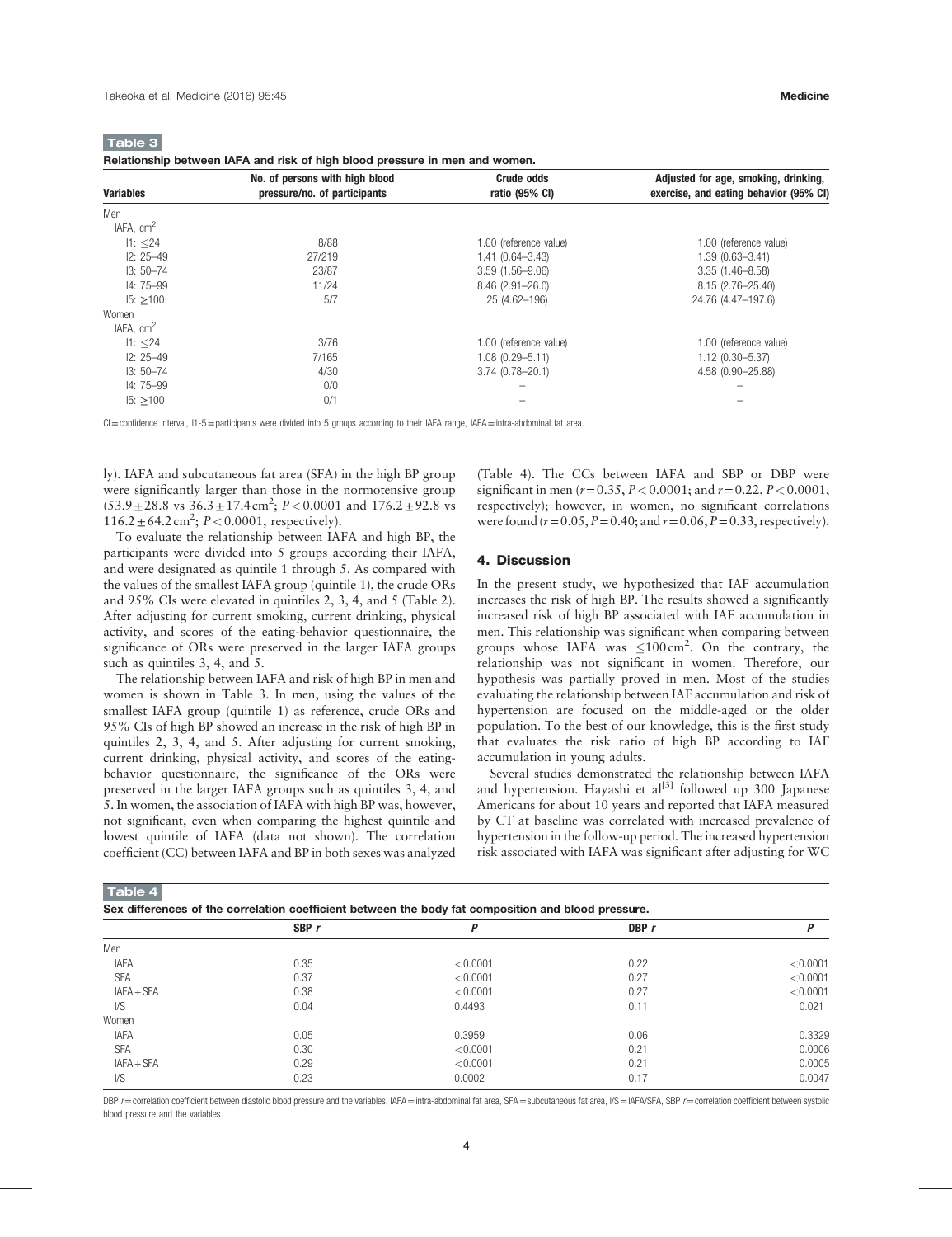or SFA. Similar results were observed in studies of Japanese subjects<sup>[\[17\]](#page-5-0)</sup> and other ethnic groups.<sup>[\[4\]](#page-5-0)</sup> The participants of these studies were middle-aged. Our findings showed the risk in young adulthood. One study of adolescents<sup>[\[18\]](#page-5-0)</sup> reported a positive relationship between MRI-measured IAFA and BP in boys. Thus, IAF accumulation is associated with high BP at least since adolescence. Although the Japan Society for the Study of Obesity made a caution on overaccumulation of visceral fat as CTmeasured IAFA  $\geq$ 100 cm<sup>2</sup>,<sup>[\[19\]](#page-5-0)</sup> in our study, an increased risk of high BP with IAF accumulation was observed in subjects with IAFA  $\leq$ 100 cm<sup>2</sup>. This result was in line with the previous study that showed CT-measured IAFA was risk of high BP in middle age even in subjects with BMI <25 kg/m<sup>2</sup> and IAFA  $\leq$ 100 cm<sup>2</sup>.<sup>[\[17\]](#page-5-0)</sup> Therefore, the present study showed that the risk increases with a relatively smaller IAF accumulation than we expected.

The mechanisms of hypertension associated with IAF are not fully understood. Mainly 2 mechanisms are conceived. One is activation of the renin-angiotensin system (RAS) by adipose tissue. Adipose tissue produces RAS-associated proteins including angiotensinogen, angiotensin-converting enzyme (ACE), prorenin receptor, cathepsin D, and tonin.<sup>[20]</sup>The expression of the angiotensinogen gene is more predominant in IAF than subcutaneous fat.<sup>[\[21\]](#page-5-0)</sup> Yiannikouris et al<sup>[\[22\]](#page-5-0)</sup> compared the adipocyte angiotensinogen-deficient mice with wild-type mice to investigate whether high fat-feeding induces RAS activation and BP elevation. Adipocyte angiotensinogen deficiency prevented high fat-induced elevations in plasma angiotensin II concentrations and SBP. This result suggests that adipose tissue serves as a major source of angiotensin II in the development of obesity-related hypertension.[\[22\]](#page-5-0) Another mechanism is sympathoexcitability associated with fat accumulation. Leptin is one of the adipokines, and the blood concentration of leptin reflects the amount of adipose tissue.<sup>[\[23\]](#page-5-0)</sup> Leptin is a critical contributor to obesity-related hypertension through increasing of sympathetic nerve activity.<sup>[\[24\]](#page-5-0)</sup> Other than these mechanisms, insulin resistance, other adipokines, and inflammatory response associated with IAF accumulation are thought to be involved.<sup>[\[25\]](#page-5-0)</sup>

Pausova et  $aI^{[18]}$  $aI^{[18]}$  $aI^{[18]}$  pointed out the sex difference in the relationship between IAF accumulation and BP. In the present study, unlike in men, no significant association between IAFA and BP was observed in women. On the contrary, in studies in the middle-aged or the older population, especially in postmenopausal women, such sex difference is not observed.<sup>[26,27]</sup> These findings indicate sex hormone effects. Estrogens increase systemic blood concentration of angiotensinogen,<sup>[\[28\]](#page-5-0)</sup> but reduce the activation of ACE,<sup>[\[29\]](#page-5-0)</sup> down-regulate AT1 receptor,<sup>[\[30\]](#page-5-0)</sup> and upregulate AT2 receptor.[\[31\]](#page-5-0) Taken together, estrogens inhibit RAS activity. This effect of estrogen may counteract the IAFassociated activation of RAS. Additionally, estrogen is supposed to have effect on leptin-induced sympathoexcitability.<sup>[\[32\]](#page-5-0)</sup> Androgens also have an effect on IAF-associated hypertension. A functional variation in the androgen-receptor gene in boys showed a difference in BP and sympathetic modulation of the vasomotor tone.<sup>[33]</sup> In large cohort studies, the prevalence of hypertension is lower in premenopausal women, but the prevalence gradually increases and becomes equal to that of men in the postmenopausal period.<sup>[\[34\]](#page-5-0)</sup> Thus, IAF accumulation is thought to have an effect on BP according to sex. Further investigation about the relationship between sex hormones and IAF-associated hypertension is required.

Our results suggest that reducing IAF in young may be beneficial. But "when and how the intervention should be" is controversial. Young adulthood around 20 years of age might be a reasonable period for intervention. Around the age of 20, defined by Arnett as "Emerging Adulthood," $[35]$  is an important period for making lifestyle changes. In industrialized countries, most of young adults about this age leave their families and begin to make their own decisions. The decisions include those related to eating behavior, physical activities, smoking, and drinking, among others.[\[9\]](#page-5-0) In fact, a large portion of the population becomes obese in these years.<sup>[7,8]</sup>

A systematic review evaluated the relationship between weight change and BP difference in adults.<sup>[\[36\]](#page-5-0)</sup> The relationship found between weight and SBP difference was 1 kg:1mm Hg. However, in obese subjects, it is difficult to reduce weight and maintain it because weight reduction induces increased appetite and decrease of energy expenditure.[\[37\]](#page-5-0) This phenomenon is caused by crosstalk between adipose tissue and the central nervous system with adipokines such as leptin and ghrelin.<sup>[\[38\]](#page-5-0)</sup> Thus, an effective weight-reduction program should take into account these mechanisms. Many studies have investigated the efficacy of intervention in obesity-related hypertension. However, few studies have evaluated changes in  $IAF$ .<sup>[39]</sup> The reason for this is the difficulty to measure IAF. Although the gold standards for measuring IAF are CT or MRI, these are not suitable for frequent evaluation because of the costs and radiation exposure. In the present study, we used the dual scan. This device is noninvasive, relatively costless, and easy to manipulate. Therefore, this device facilitates the frequent evaluation of  $IAF<sub>1</sub><sup>[12]</sup>$  $IAF<sub>1</sub><sup>[12]</sup>$  $IAF<sub>1</sub><sup>[12]</sup>$  The precise evaluation of the relationship between IAF change and BP will add new knowledge about appropriate intervention.

This single-center cross-sectional study of Japanese young adults has mainly 4 limitations. First, because the sample size of female subjects was small, sex-stratified multiple logistic analysis ([Table 3\)](#page-3-0) failed to show the relationship between IAFA and high BP clearly. We also compared the tertiles of IAFA in women. After adjustment of age, smoking, exercise, and eating behavior, the risk of high BP was not different within the groups (using the value of the lower IAFA trtile group as reference, ORs and 95% CIs of high BP of middle and higher tertile groups were OR 0.96, 95% CI 0.11–8.17 and OR 0.58, 95% CI 0.07–3.59, respectively). In addition, liner regression analysis showed no significant relationship between IAFA and BP in women ([Table 4\)](#page-3-0). Second, although family history is an important factor of high BP, variables in this study do not include family history. However, in 561 of 697 participants, family histories were confirmed, and after adjusting for family history, the results were not different. Third, salt sensitivity is supposed to be involved in high BP with IAF accumulation. Therefore, the amount of salt intake can be a bias, but these data were not obtained in the present study. In general, young adults with normal renal function have sufficient sodium extraction abilities. None of the participants had a history of kidney disease or detectable proteinuria. Fourth, this is a cross-sectional study, and it cannot demonstrate a causal relationship. However, the present study results suggest that IAF accumulation is a critical risk factor for high BP and an important target for intervention. Further studies are needed to elucidate the relationship between IAF change and BP.

# 5. Conclusions

Young adulthood around 20 years of age is an important time period for preventing hypertension. This study revealed that IAF accumulation is related to high BP in Japanese men around 20 years of age. Furthermore, an increase in the risk of high BP was observed in subjects with IAFA  $\leq$ 100 cm<sup>2</sup>. These results indicate